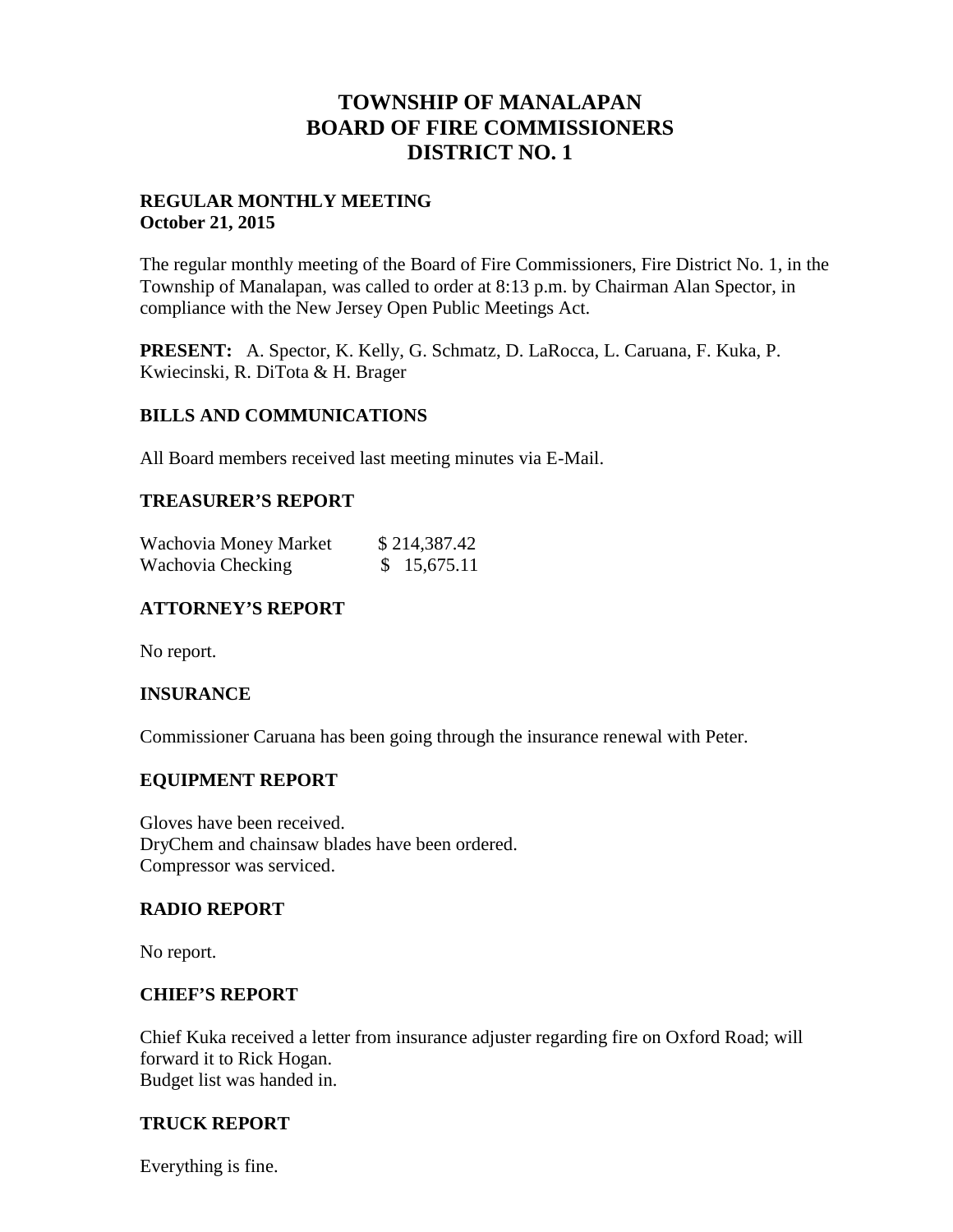Coming tomorrow to do ladder servicing on 26-1-90 and 26-1-91 and fix the throttle on 26-1- 81.

# **ASSOCIATION REPORT**

Open House went well.

## **TRUSTEES' REPORT**

No report.

## **OLD BUSINESS**

See attached.

#### **NEW BUSINESS**

Commissioner Schmatz made a motion to pay all vouchers; this was seconded by Commissioner LaRocca. All voted aye.

Commissioner Kelly made a motion not to exceed \$200 to send 5 members to a Rescue Operations seminar and for books; this motion was seconded by Commissioner Spector. All voted aye.

Commissioner LaRocca made a motion not to exceed \$5,500 to purchase an emergency lighting package for Rehab 1; this motion was seconded by Commissioner Kelly. All voted aye.

Rob DiTota started a discussion regarding the amount of calls going to third alert and had a few ideas on how to resolve this issue.

Meeting opened to the public at 9:32 P.M.

A motion was made by Commissioner Spector to adjourn; it was seconded by Commissioner Kelly and all voted aye.

Meeting adjourned at 9:34 P.M.

Respectfully submitted, Kenneth Kelly, Clerk